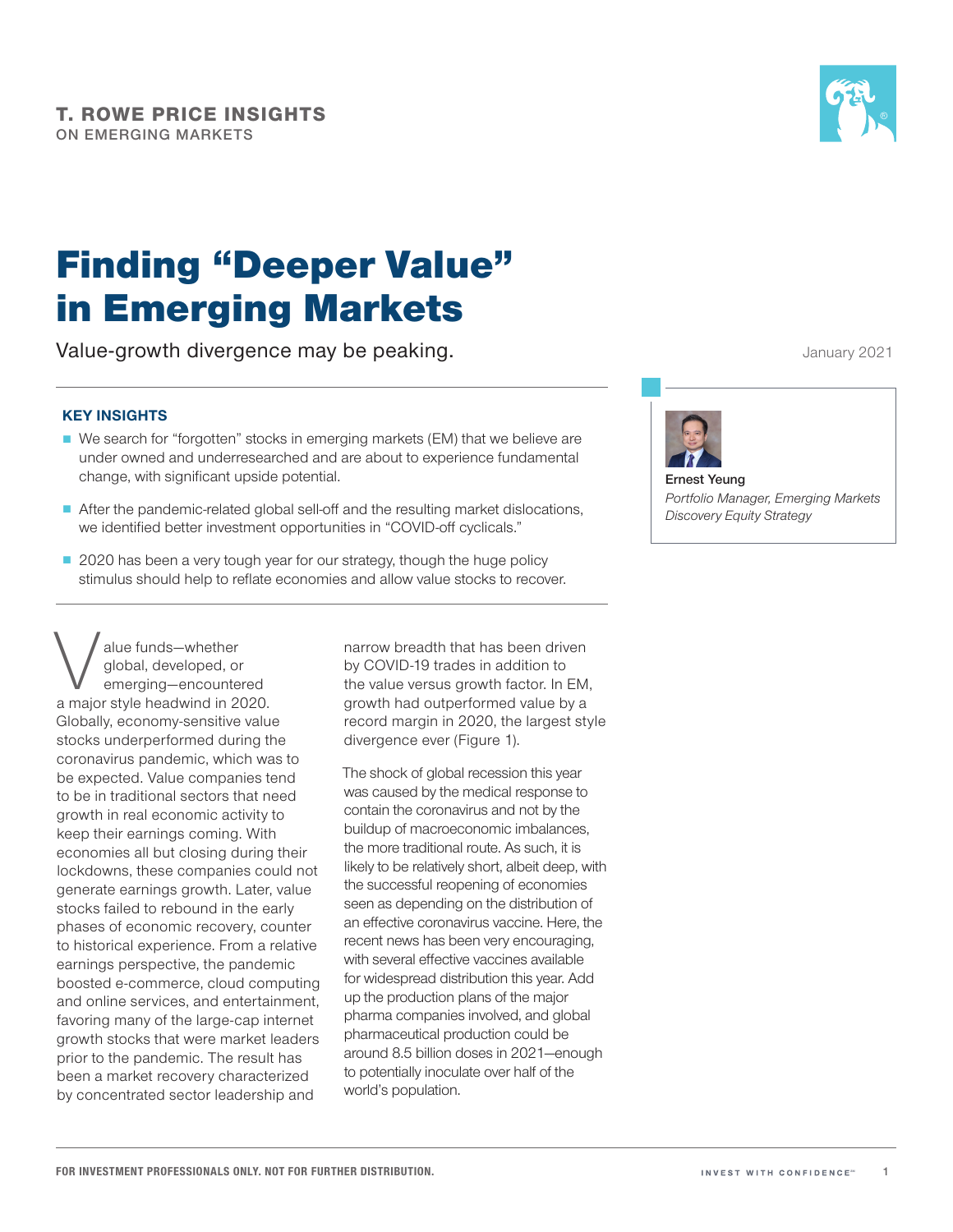### **EM Value-Growth Style Divergence Is Extreme**

(Fig. 1) Calendar year value-growth divergence (%)



As of December, 31 2020.

**Past performance is not a reliable indicator of future performance.**

Source: Financial data and analytics provider, FactSet. Copyright 2020 FactSet. All Rights Reserved. Please see Additional Disclosure page for information about this MSCI information.

Stocks that were perceived to be "COVID-off" were indiscriminately sold off as investors chased "COVID-on" beneficiaries.

While the initial impact of the coronavirus crisis has been to push the divergence of value and growth stocks to all-time highs, the latter part of the year was dominated by the "COVID-on/COVID-off" trade. This has been a one-factor trade, and in our view, it presents the single biggest market disconnection we are currently experiencing. Stocks that were perceived to be "COVID‑off" were indiscriminately sold off as investors chased "COVID-on" beneficiaries. However, traditional growth stocks, such as cosmetics, gaming, and airport operators, have been sold off regardless of fundamentals. We expect the unprecedented global policy stimulus introduced this year will continue to have a beneficial impact on economies in 2021, as much of the income transfers have not been spent but remain sitting in people's bank accounts. As effective vaccines become more widely available, business and consumers should become more confident, allowing social and economic behavior to normalize

globally (Figure 2). At that point, a broader economic recovery should lead to an unwinding of many of last year's "COVID" trades also supporting a market rotation away from growth in favor of value. Cyclical/old economy stocks in 2020 have become more forgotten and unloved than ever before. Looking at this opportunity set, we see no fundamental justification for value stocks to be quite so unloved, since many of them exhibit strong balance sheets and high cash flow generation while the economic impact of the coronavirus shock should fade as vaccines become available.

#### **Our "Discovery" Thesis for Investing in EM Stocks**

We believe that an active manager who seeks to identify such companies via a disciplined, bottom-up approach is more likely to succeed than a passive, indexed approach to EM value stocks. Instead of focusing on a particular index and quantitative screens, we prefer to invest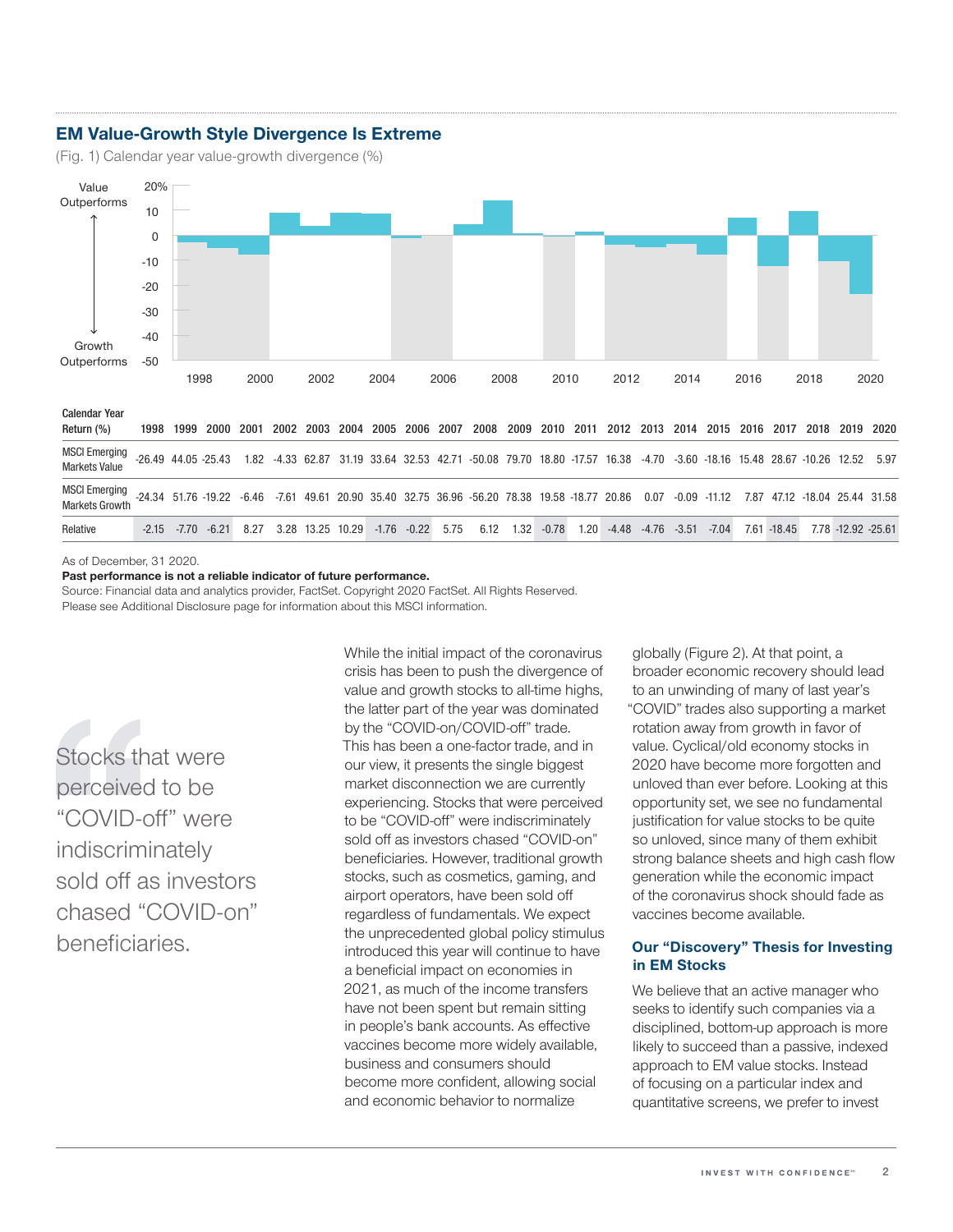#### **Massive Global Stimulus May Trigger a Value Rotation**

(Fig. 2) EM value-growth responds to stimulus with a lag









**Past performance is not a reliable indicator of future performance.**

Sources: Bloomberg Finance L.P., Bank of International Settlements/Haver Analytics. Please see Additional Disclosure page for information about this MSCI information.

bottom up, looking closely at what we believe drives the share price of every stock in the portfolio. Because we believe that buying cheap and waiting for mean reversion does not work well for EM, our starting point is not valuation. Our core investment thesis is that there are many good value opportunities at the stock level in emerging markets that tend to get "forgotten" or overlooked by mainstream EM equity funds.

We tend to agree that the bottom 25% of EM stocks by quality are often "value traps" that are justifiably ignored by foreign investors. But among the next two quartiles—stocks that can be thought of as being of average EM quality—there will always be some that are about to move into the top 25% in terms of quality, rerating over time in the process (as well as others that are headed lower). We like to search for EM businesses in the mid

quartiles that are successfully addressing the reasons for past underperformance and where management are confident that future performance can improve (Figure 3). Often, such stocks can be characterized as having been "forgotten" or neglected by the majority of EM portfolio managers. We look for signs of fundamental improvement that can help an EM stock to move up from being average quality to being good quality.

We do not invest on the basis of a one‑off, short‑term time catalyst. Rather, we look to invest in change that we expect will lead over time to fundamental improvement. The change can be company specific (e.g., cost-cutting, change in management, divestment), or it can be external (industry consolidation, government change that leads to a better run economy). We believe that such forgotten stocks can experience strong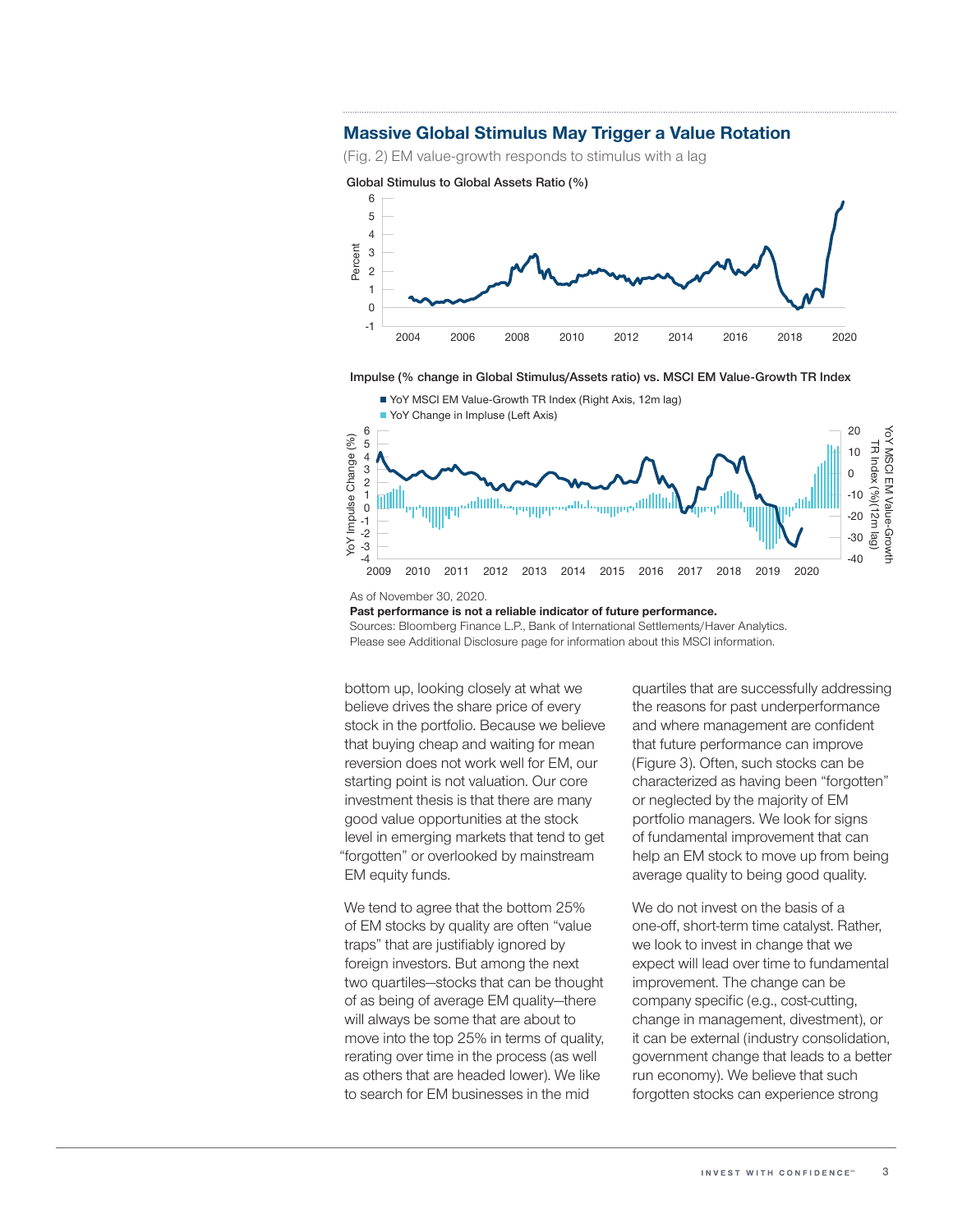# ...such forgotten stocks can experience strong share price appreciation.

## **EM Value Stocks May Not Need Strong Topline Growth**

(Fig. 3) Potential drivers for a value stock rerating



As of December 31, 2020. Source: T. Rowe Price.

share price appreciation. We also look for a buffer, such as a strong balance sheet, that can provide a measure of downside support, potentially acting as an "anchor" to stocks that are already "cheap," which in turn implies a potentially favorable asymmetric risk profile.

#### **In Adversity Lies Opportunity**

As investors have been chasing COVID beneficiaries, they have not been taking into account the solid fundamentals of old economy stocks, providing us with a fertile hunting ground. A deep dive into EM corporate balance sheets reveals that these remain intact in most cyclical industries—where banks, energy, and materials industries typically have low recapitalization risk and are fundamentally strong. Solid bottom‑up fundamentals coupled with the structural change in the way governments have been stimulating during the coronavirus crisis, in our view, provide the ingredients for a style regime change in the near term, and possibly the longer term. For the first time since the strategy's inception, we see fundamental change to support a style‑based rotation.

In the past, we witnessed developed market governments and central banks pumping a lot of money into banks

and corporates to recapitalize weak corporates' balance sheets. Such was the case of Japan in the '90s and western economies after Lehman Brothers collapsed. This type of stimulus failed to have a multiplier effect in these economies. Now, post‑COVID, we believe something has changed—governments have realized that low interest rates alone are not enough to kick‑start economies. This time around, very little money is going into struggling corporates. Globally, other than a few airlines, governments have hardly stepped in for industrywide bailouts, instead targeting the consumer (helicopter money), and we believe this should likely result in a visible multiplier effect that could in turn benefit beaten‑down sectors and stocks. This offers the external fundamental change that we seek to invest in.

#### **Outlook**

We are of the view that the current extreme growth/value divergence will prove unsustainable. At some point, the unprecedented monetary and fiscal stimulus deployed by governments to deal with the coronavirus crisis is likely to result in a global reflation trade that can be expected to trigger a potentially sustained rebound in value stocks. Since strategy inception up to the onset of the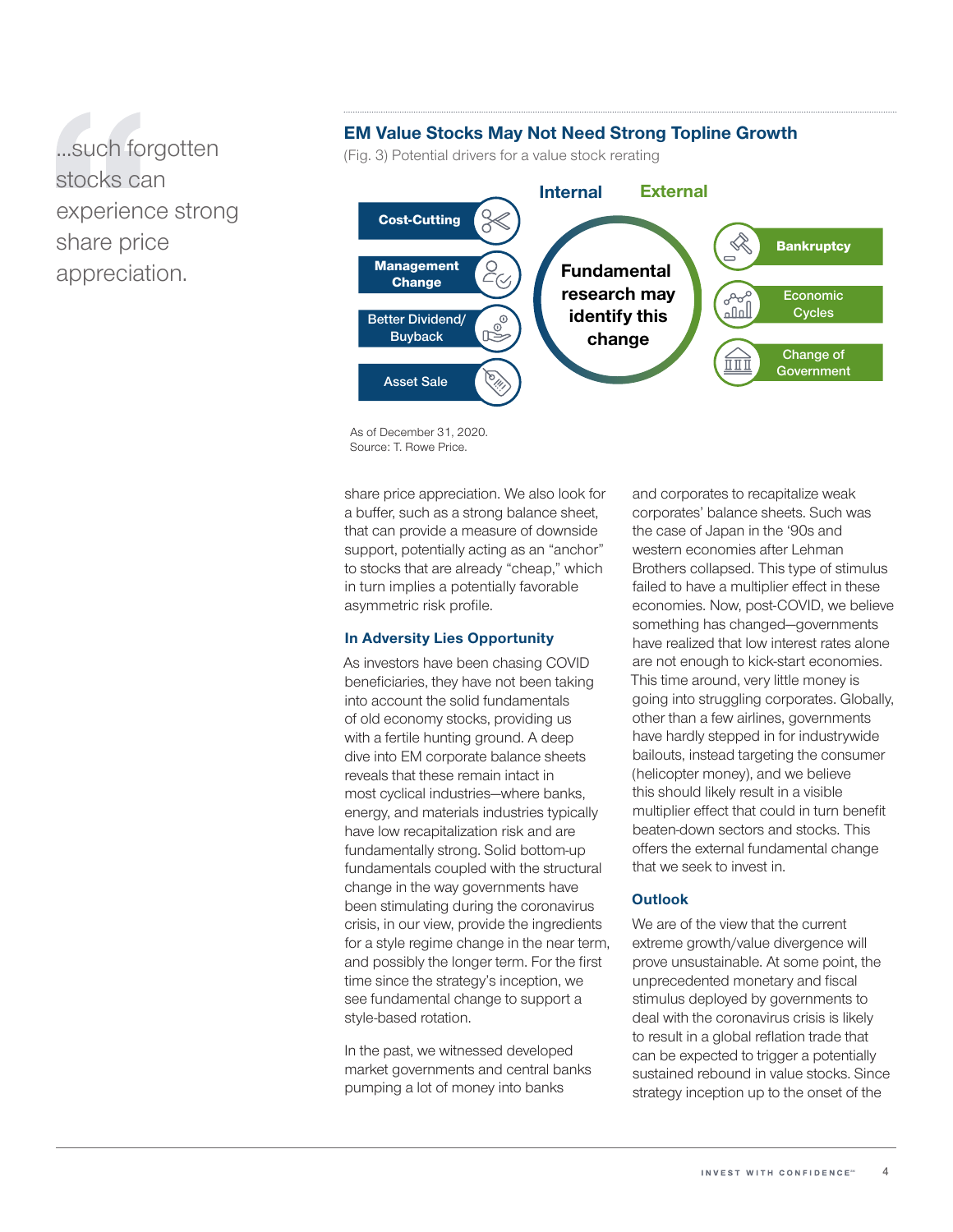coronavirus crisis, our portfolio has been tilted toward the "core" region of value. The extreme shifts in markets in 2020 have prompted us to favor a deeper value exposure. We are of the view that the conditions are currently being created to power a strong tailwind in 2021 for EM value investors.

Emerging markets have had a difficult time as an unpopular asset class, especially in the first quarter of last year when the pandemic started to accelerate across the world. The global emerging markets asset class experienced 35 consecutive weeks of outflows. But we are of the view that emerging markets are also likely to recover earlier than developed markets, as many of these countries did not implement extended lockdowns and as a result are already experiencing V‑shaped production recovery. In most of the emerging markets, governments do not actually have the capacity to lock down, because there is a large informal economy and people are without savings. Weaker fiscal balances make it equally hard for governments to lock down entire economies, as western-style consumer relief efforts are unaffordable. As a result, the deterioration of fiscal positions ended up being a cyclical phenomena. We see improved gross domestic product and fiscal accounts and are hopeful of a road to recovery from here on out.

#### WHAT WE'RE WATCHING NEXT

We remain constructive toward EM equities and are looking for confirmation that a peak in performance divergence between value-oriented and growth stocks has been reached. We expect a cyclical recovery in EM, supported by measured stimulus, strong household savings, pent up consumer demand, and the return of corporate capital expenditure. The balance sheets of many cyclical industries like banks, energy, and materials appear to be fundamentally strong with low recapitalization risk.

**Key Risks**—The following risks are materially relevant to the strategy highlighted in this material:

**Transactions in securities denominated in foreign currencies are subject to fluctuations in exchange rates which may affect the value of an investment. Returns can be more volatile than other, more developed, markets due to changes in market, political and economic conditions. The portfolio has increased risk due to it's ability to employ both growth and value approaches in pursuit of long-term capital appreciation.**